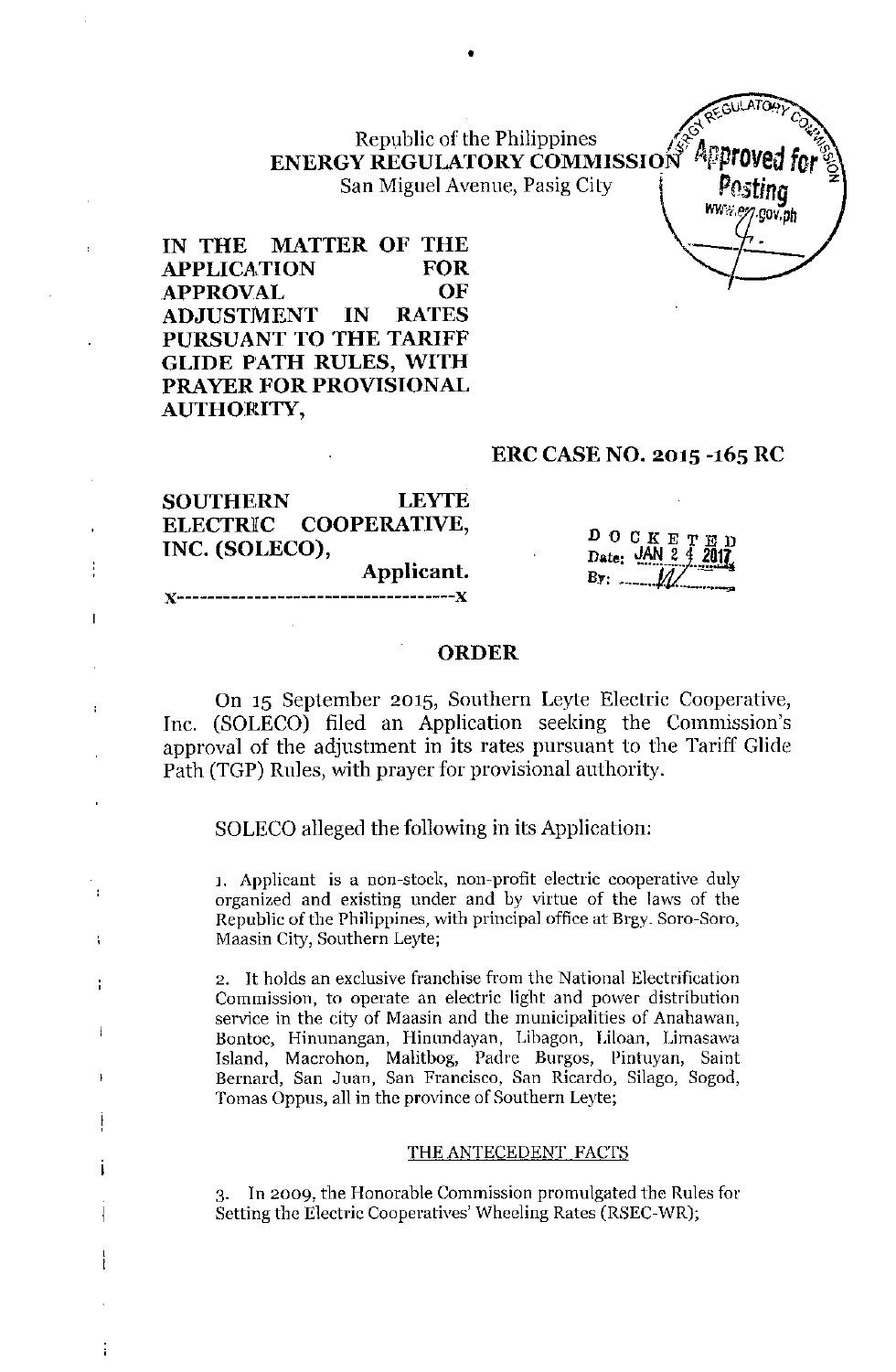j

 $\ddot{\cdot}$ 

÷

 $\overline{\phantom{a}}$ 

 $\mathbf{I}$ 

j

ł

 $\mathbf{I}$ 

4. A regulatory framework is envisioned under the RSEC-WR whereby an Initial Tariff and a Tariff Glide Path shall be developed for each Electric Cooperative (EC) Gronp for a Regulatory Period;

5. Pursuant to the RSEC-WR, in 2009, SOLECO filed with the Honorable Commission an application for approval of its proposed adjustment in rates, docketed as ERC Case No. 2009-136 RC;

6. The Honorable Commission approved the application, granting the cooperative to implement the rates in three-year tranches, with the following rate caps or initial tariffs on the Distribution, Supply and Metering (DSM) Charges being implemented starting at the end of the transition period, to wit:

|                               |                 | <b>CUSTOMER TYPE</b> |         |         |
|-------------------------------|-----------------|----------------------|---------|---------|
| <b>CHARGES</b>                | <b>UNITS</b>    | Residential          | Low     | Higher  |
|                               |                 |                      | Voltage | Voltage |
| Distribution Charges:         |                 |                      |         |         |
| Demand Charge                 | PhP/kW          |                      |         | 267.90  |
| Distribution System           |                 |                      |         |         |
| Charge                        | PhP/kWh         | 0.8449               | 0.9259  |         |
| Supply Charges:               |                 |                      |         |         |
| <b>Retail Customer Charge</b> | PhP/Customer/Mo |                      | 40.15   | 40.15   |
| Supply System Charge          | PhP/kWh         | 0.7732               |         |         |
| Metering Charges:             |                 |                      |         |         |
| <b>Retail Customer Charge</b> | PhP/Meter/Mo    | 5.00                 | 28.72   | 28.72   |
| Metering System Charge        | PhP/kWh         | 0.4569               |         |         |

7. It is provided nnder Article 7 of the RSEC-WR that during the regulatory period, the rate of the ECs per group shall be adjusted using the following formula, to wit:

Tariffx (1+ index "I"-Efficiency Factor "X" + Performance Incentive "8")

The Index "I", shall be an escalation factor to be used in adjusting the rates to reflect the combined impact of inflation and load factor. There shall be an efficiency factor "X" to account for the operational efficiency of the ECs in setting their rates. There shall be a performance incentive "8" which shall reward or penalize the EC for above or below standard performance, respectively.

The TGP is intended as a cap and the EC may move up to the cap, if it is a positive adjustment. If the cap is lower than the current average tariff, a reduction may be implemented.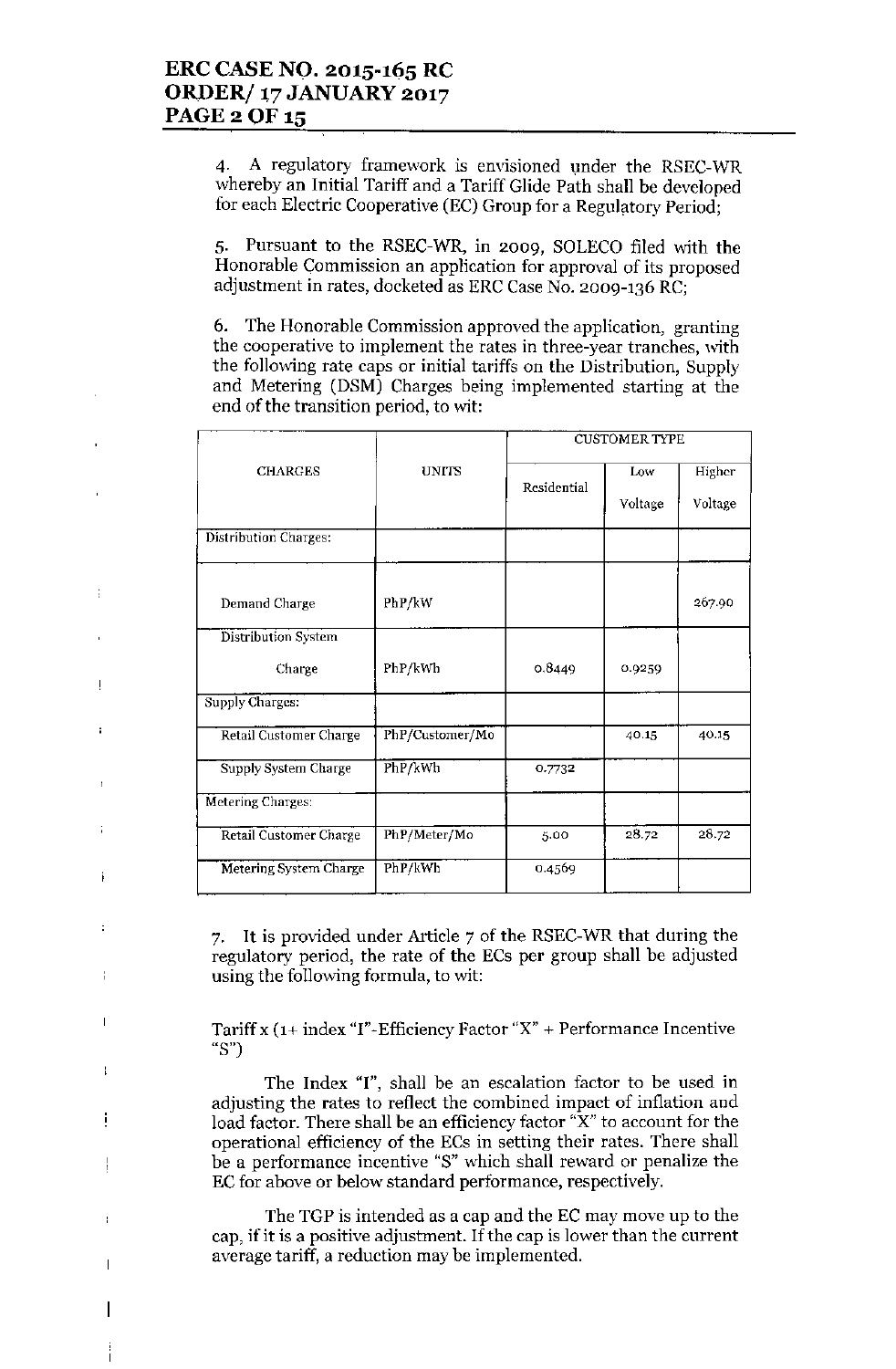$\overline{1}$ 

 $\mathbf{I}$ 

t

ł

 $\overline{1}$ 

 $\ddot{\phantom{a}}$ 

Ť

 $\overline{\phantom{a}}$ 

 $\overline{\phantom{a}}$ 

#### LEGAL BASES FOR THE APPLICATION

8. On May 2, 2011, the Honorable Commission promulgated the Tariff Glide Path (TGP) Rules pursuant to Article 7 of the RSEC-WR;

9. The TGP is a rate adjustment mechanism which provides an opportunity for the ECs to adjust their rates once every three (3) years. The rate adjustments may occur at the start of the fourth year of the first Regulatory Period and every three years thereafter;

10. Under the TGP, the regulatory period is six (6) years for each entry group. For the Third Entrant Group, the first regulatory period is from January 1, 2013 to December 31, 2018. SOLECO belongs to the Third Entrant Group;

11. Further under the TGP Rules, the concerned EC shall use the following formula in determining the TGP for the first to third years of the Regulatory Period, to wit:

 $TGP_A = TGP_n + TGP_{n+1} TGP_{n+2}$ 

Where:  $TGP_n = I_n - X_n + s_n$ 

N= the first year of their Regulatory Period and succeeding Regulatory Periods

Except that for the first two years of the First Regulatory Period, "X" will be equal to zero and thereafter shallnot be less than zero. The TGP calculated for each of the three years will be summed to determine the possible rate adjustment the starting on the Fourth Year of the current Regulatory Period.

12. SOLECO was among the electric cooperatives whose franchise areas were hit by Super Typhoon Yolanda on November 8, 2013;

13. The typhoon brought about destruction to property, including SOLECO's distribution facilites;

14. The catastrope destroyed a number of households and businesses of SOLECO's customers, and during the months that the cooperative was unable to bill and collect payment from its customers, its revenues and number of customers were affected;

15. It should be noted that the number of billed customers as well as the amount of kilowatt hour sales during the period covered by the instant application are determinants in the computation of the TGP rates;

16. If the reduction in its revenues and number of billed customers brought about by the destruction of Typhoon Yolanda is considered in SOLECO's calculations, the resulting rates would not be responsive to the cooperative's normal operations;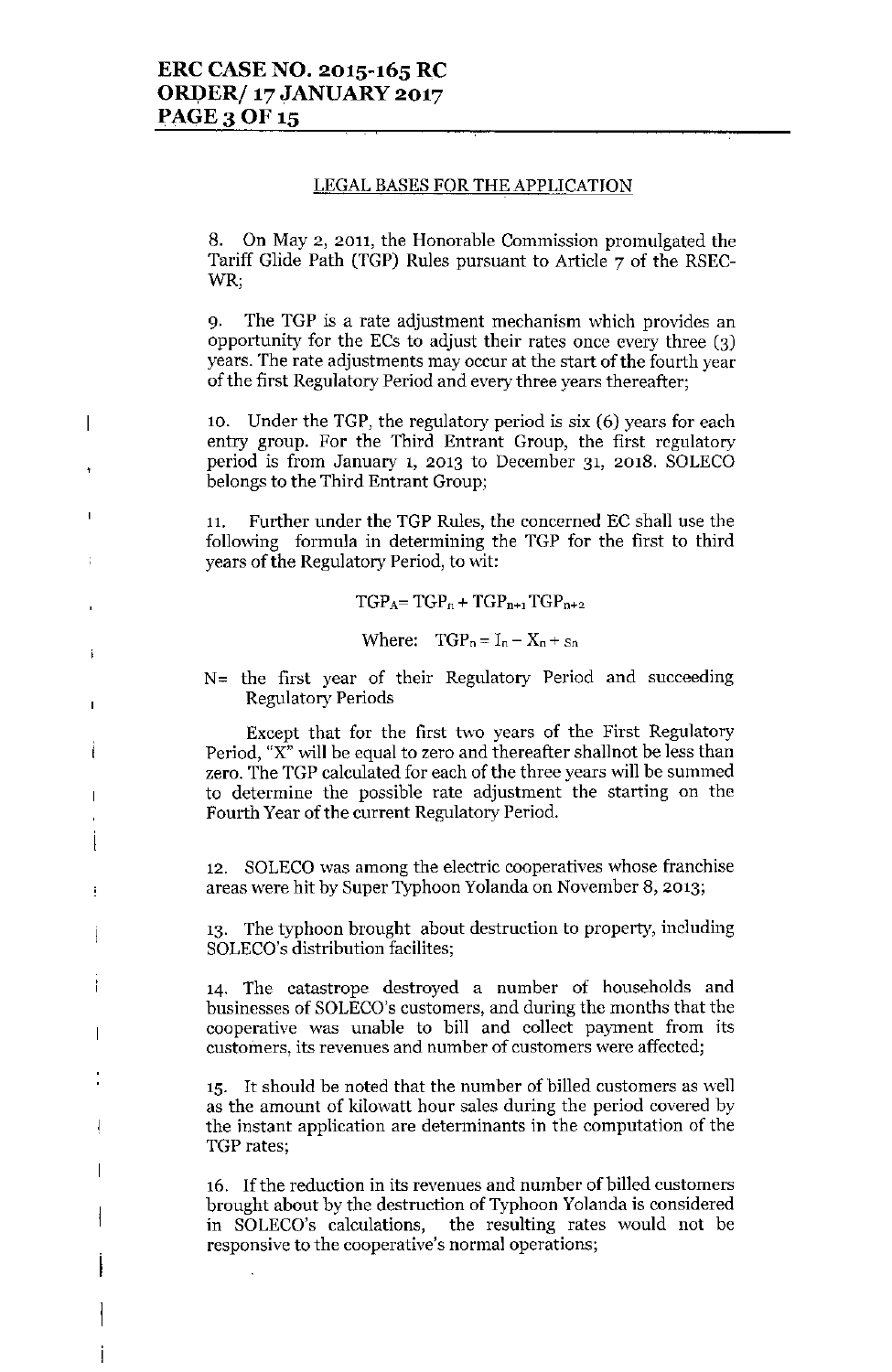17. SOLECO prepared a comparative analysis utilizing historical data under normal operations as well as actual data when the cooperative's operations was being prejudiced by the effects of Typhoon Yolanda, and applying the methodology embodied in the TGP Rules, calculated the values of the "I", "X" and "8", and came up with the followng results, to wit:

# UTILIZING DATA UNDER NORMAL OPERATIONS:

|                       |          |          |          |          | TGP A           |
|-----------------------|----------|----------|----------|----------|-----------------|
|                       | "I"      | "X"      | "S"      | TGP A    | (Excluding "S") |
| Year 2013             | $0.00\%$ | $0.00\%$ | $0.00\%$ | $0.00\%$ | $0.00\%$        |
| Year 2014             | $0.00\%$ | $0.00\%$ | 1,10%    | 1.10%    | $0.00\%$        |
| Year 2015             | 6.57%    | 0.08%    | 0.30%    | 6.79%    | 6.49%           |
| <b>Net</b><br>Results |          |          |          | 7.89%    | 6.49%           |

INCLUDING ACTUAL DATA AFFECTED BY TYPHOON YOLANDA:

|                |       |          |          |          | TGP A           |
|----------------|-------|----------|----------|----------|-----------------|
|                | "T"   | "X"      | "S"      | TGP A    | (Excluding "S") |
| Year 2013      | 0.00% | $0.00\%$ | $0.00\%$ | $0.00\%$ | $0.00\%$        |
| Year 2014      | 4.03% | $0.00\%$ | 1.10%    | 5.13%    | 4.03%           |
| Year 2015      | 0.94% | $0.00\%$ | 0.30%    | 1.24%    | $0.94\%$        |
| Net<br>Results |       |          |          | 6.37%    | 4.97%           |

18. Applying the above values pursuant to the TGP Rules would result in adjustments on SOLECO's DSM Rates, as follows: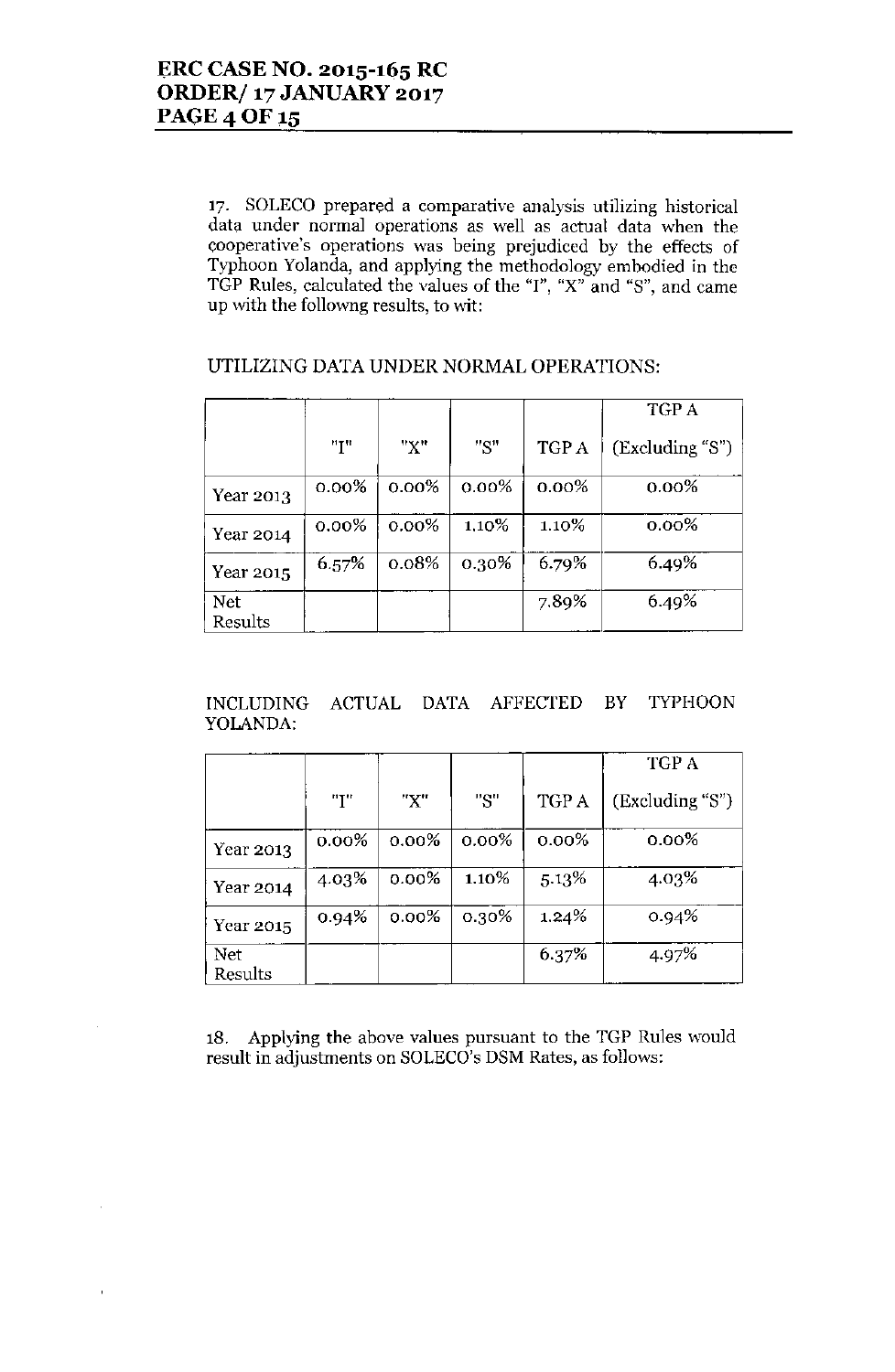# **ERC CASE NO. 2015-165 RC ORDER/ 17 JANUARY 2017 PAGE 5 OF 15**

 $\mathbf{r}$ 

 $\bar{\Gamma}$ 

 $\overline{1}$ 

 $\bar{\rm t}$ 

 $\mathbf{r}$ 

 $\mathbf{r}$ 

 $\overline{1}$ 

 $\ddot{\phantom{1}}$ 

 $\stackrel{\scriptscriptstyle{+}}{+}$ 

 $\bar{1}$ 

 $\overline{a}$ 

 $\ddot{\phantom{a}}$ 

 $\mathfrak l$ 

 $\mathbf{I}$ 

 $\overline{\phantom{a}}$ 

 $\ddot{\zeta}$ 

ł,

÷

 $\mathbf{I}$ 

 $\perp$ 

Ť

#### A. WITH PERFORMANCE INCENTIVE "S" AND USING DATA UNDER NORMAL OPERATIONS

|                               |                 | <b>CUSTOMER TYPE</b> |         |         |
|-------------------------------|-----------------|----------------------|---------|---------|
|                               |                 |                      | Low     | Higher  |
|                               | <b>UNITS</b>    | Residential          | Voltage | Voltage |
| Distribution Charges:         |                 |                      |         |         |
| Demand Charge                 | PhP/kW          |                      |         | 289.05  |
| Distribution System<br>Charge | PhP/kWh         | 0.9116               | 0.9990  |         |
| Supply Charges:               |                 |                      |         |         |
| <b>Retail Customer Charge</b> | PhP/Customer/Mo |                      | 43.32   | 43.32   |
| Supply System Charge          | PhP/kWh         | 0.8342               |         |         |
| Metering Charges:             |                 |                      |         |         |
| Retail Customer Charge        | PhP/Meter/Mo.   | 5-39                 | 30.99   | 30.99   |
| Metering System Charge        | PhP/kWh         | 0.4930               |         |         |

# B. EXCLUDING PERFORMANCE INCENTIVE "S" AND USING DATA UNDER NORMAL OPERATIONS

|                               |                 | <b>CUSTOMER TYPE</b> |         |         |
|-------------------------------|-----------------|----------------------|---------|---------|
|                               |                 |                      | Low     | Higher  |
|                               | <b>UNITS</b>    | Residential          | Voltage | Voltage |
| Distribution Charges:         |                 |                      |         |         |
| Demand Charge                 | PhP/kW          |                      |         | 285.30  |
| Distribution System<br>Charge | PhP/kWh         | 0.8998               | 0.9860  |         |
| Supply Charges:               |                 |                      |         |         |
| Retail Customer Charge        | PhP/Customer/Mo |                      | 42.76   | 42.76   |
| Supply System Charge          | PhP/kWh         | 0.8234               |         |         |
| Metering Charges:             |                 |                      |         |         |
| Retail Customer Charge        | PhP/Meter/Mo.   | 5.32                 | 30.58   | 30.58   |
| Metering System Charge        | PhP/kWh         | 0.4866               |         |         |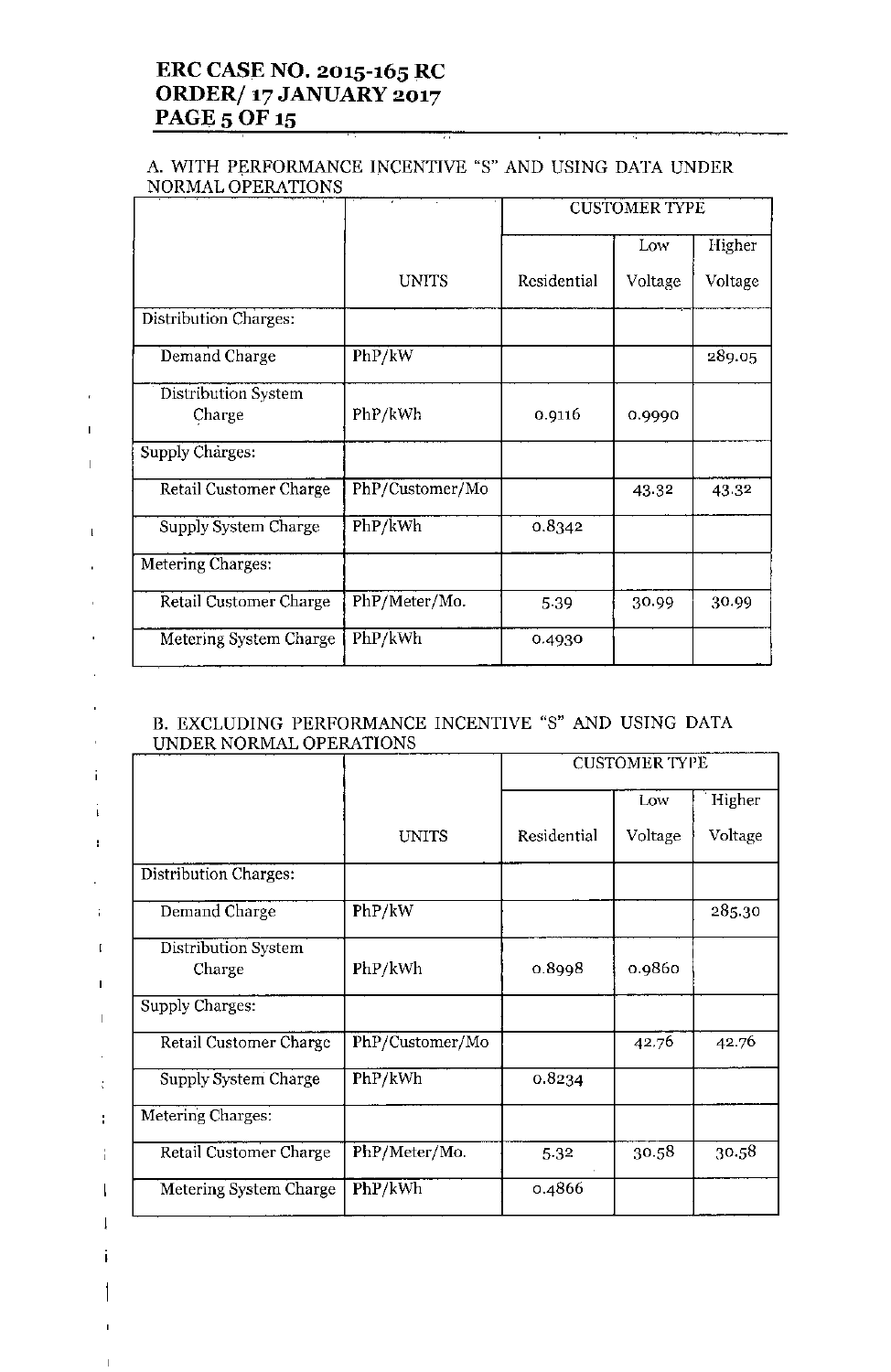# ERC CASE NO. 2015-165 RC ORDER/ 17 JANUARY 2017 PAGE 6 OF 15

 $\bar{\Gamma}$ 

 $\mathbf I$ 

 $\mathbf{I}$ 

 $\mathbf{r}$ 

 $\bar{1}$ 

t

 $\mathfrak{f}$ 

 $\mathbf{I}$ 

 $\mathbf{I}$ 

÷,

 $\mathsf{L}$ 

 $\frac{1}{\Gamma}$ 

 $\mathbf{I}$ 

 $\overline{1}$ 

j.

 $\overline{\phantom{a}}$ 

f,

 $\overline{\phantom{a}}$ 

#### C. WITH PERFORMANCE INCENTIVE "8" AND WITH DATA UNDER TYPHOON YOLANDA

|                            |                 | <b>CUSTOMER TYPE</b> |         |         |
|----------------------------|-----------------|----------------------|---------|---------|
|                            |                 |                      | Low     | Higher  |
|                            | <b>UNITS</b>    | Residential          | Voltage | Voltage |
| Distribution Charges:      |                 |                      |         |         |
| Demand Charge              | PhP/Kw          |                      |         | 284.97  |
| Distribution System Charge | PhP/kWh         | 0.8987               | 0.9849  |         |
| Supply Charges:            |                 |                      |         |         |
| Retail Customer Charge     | PhP/Customer/Mo |                      | 42.71   | 42.71   |
| Supply System Charge       | PhP/kWh         | 0.8225               |         |         |
| Metering Charges:          |                 |                      |         |         |
| Retail Customer Charge     | PhP/Meter/Mo.   | 5.32                 | 30.55   | 30.55   |
| Metering System Charge     | PhP/kWh         | 0.4860               |         |         |

# D. EXCLUDING PERFORMANCE INCENTNE "8" AND WITH DATA UNDER TYPHOON YOLANDA

|                            |                 | <b>CUSTOMER TYPE</b> |         |         |
|----------------------------|-----------------|----------------------|---------|---------|
|                            |                 |                      | Low     | Higher  |
|                            | <b>UNITS</b>    | Residential          | Voltage | Voltage |
| Distribution Charges:      |                 |                      |         |         |
| Demand Charge              | PhP/kW          |                      |         | 281.21  |
| Distribution System Charge | PhP/kWh         | 0.8869               | 0.9719  |         |
| Supply Charges:            |                 |                      |         |         |
| Retail Customer Charge     | PhP/Customer/Mo |                      | 42.15   | 42.15   |
| Supply System Charge       | PhP/kWh         | 0.8116               |         |         |
| Metering Charges:          |                 |                      |         |         |
| Retail Customer Charge     | PhP/Meter/Mo.   | 5.25                 | 30.15   | 30.15   |
| Metering System Charge     | PhP/kWh         | 0.4796               |         |         |

19. From the foregoing, it is shown that SOLECO's resulting rates are lower if the effects of Typhoon Yolanda are considered **in** the calculations;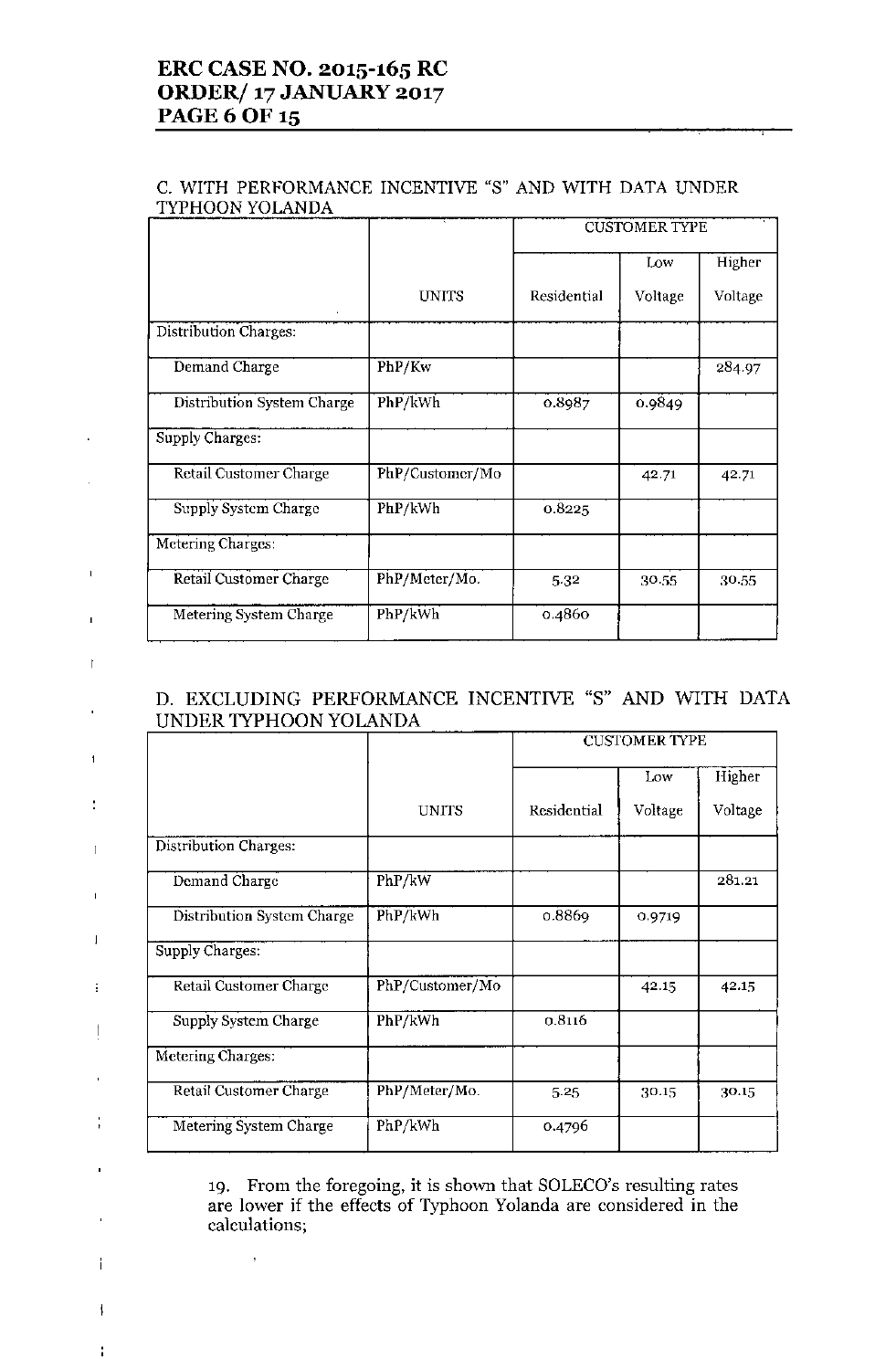J

f,

 $\overline{1}$ 

 $\overline{\phantom{a}}$ 

**20. However, the effects of Typhoon Yolanda are extra-ordinary occurrence and not reflective of the normal operations of SOLECO. Consequently, the cooperative respectfully prays for approval of the calculated DSM rates utilizing data during normal operations, to be able to respond to the demands of its normal operations.**

## SUPPORTING DATA AND DOCUMENTS

**21. In support of the foregoing computations, the cooperative is submitting herewith the following data and documents, which are**  $\phi$  being made integral parts hereof, to wit:

| Annex                              | Nature of Document                                                                                                                                                                          |  |  |  |  |  |  |
|------------------------------------|---------------------------------------------------------------------------------------------------------------------------------------------------------------------------------------------|--|--|--|--|--|--|
| $\boldsymbol{A}$<br>$A-1$<br>$A-2$ | Proposed TGP Calculation and supporting documents<br>using the prescribed templates:<br>Index "I" Calculation<br>Efficiency Factor "X" Calculation<br>Performance Incentive "S" Calculation |  |  |  |  |  |  |
| B                                  | Monthly Financial and Statistical Report (MFSR) –<br>Sections B and E (2010-2014)                                                                                                           |  |  |  |  |  |  |
| $\mathbf C$                        | Billing Determinants Template (kWh Sales, Number<br>of Customers, kW Demand) (2010-2104)                                                                                                    |  |  |  |  |  |  |
| D                                  | Sample Bills (per customer type) (2010-2014)                                                                                                                                                |  |  |  |  |  |  |
| Ε                                  | Regional CPI (2011-2014)                                                                                                                                                                    |  |  |  |  |  |  |
| $\mathbf F$                        | RFSC/Reinvestment Fund Utilization (2012-2014)                                                                                                                                              |  |  |  |  |  |  |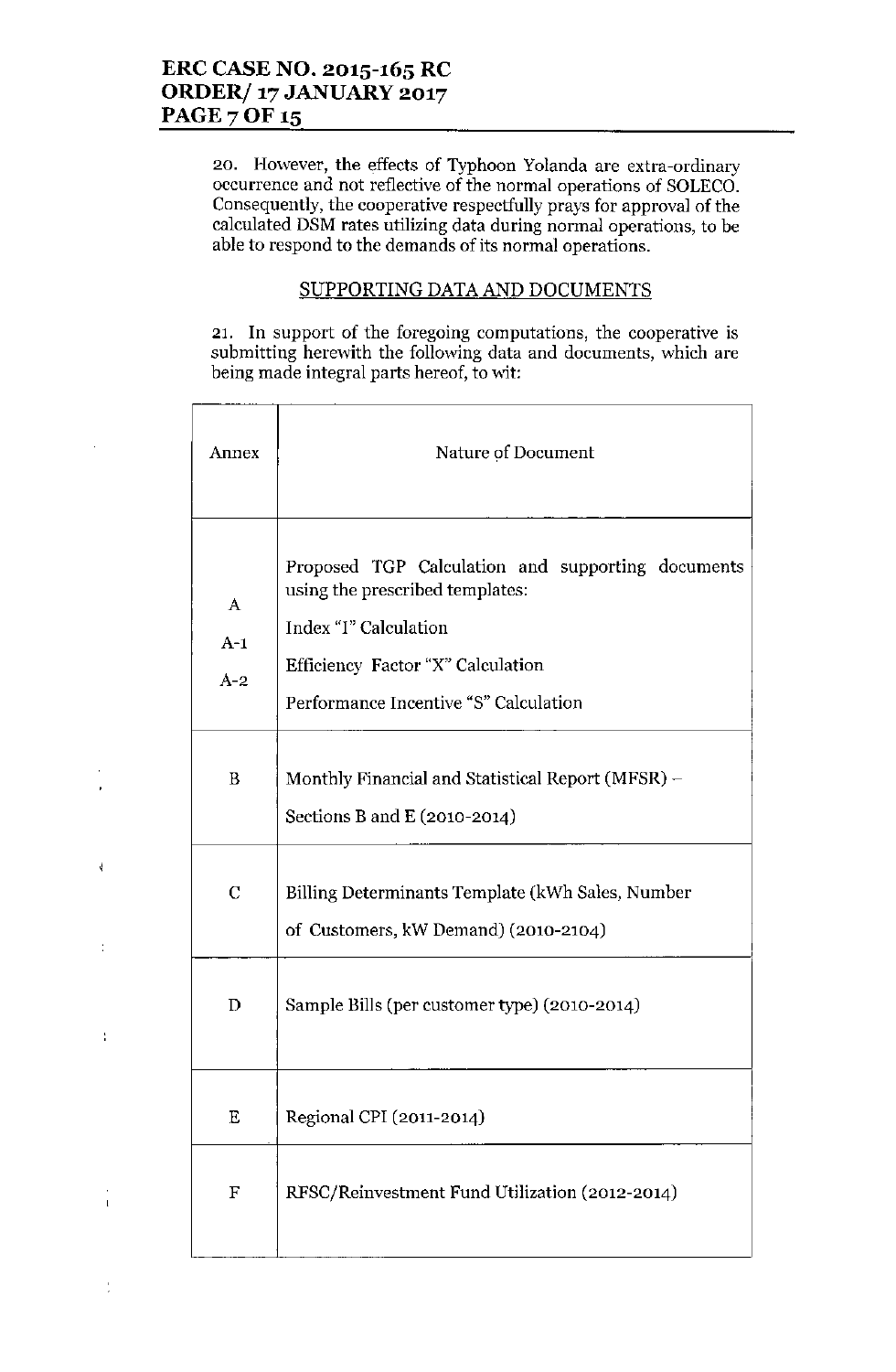# ERC CASE NO. 2015-165 RC ORDER/ 17 JANUARY 2017 PAGE 8 OF 15

 $\frac{1}{2}$ 

 $\overline{1}$ 

 $\frac{1}{2}$ 

 $\mathbf{I}$ 

 $\mathbf{r}$ 

 $\overline{1}$ 

 $\overline{\phantom{a}}$ 

ţ

 $\overline{\phantom{a}}$ 

 $\mathbf{I}$ 

Ť

| G | Consumer Complaints (Summary or Tracking Form)<br>$(2012 - 2014)$ |
|---|-------------------------------------------------------------------|
| H | Audited Financial Statements (2010-2014)                          |

## ALLEGATIONS IN SUPPORT OF THE PRAYER FOR PROVISIONAL AUTHORITY

22. Applicant repleads the foregoing allegations as may be material herein;

23. Applicant's current DSM rates which were granted by the Honorable Commission under the RSEC-WR were implemented in three  $-$  year tranches starting way back January 2010, with the rate caps or initial tariffs being implemented only starting at the end of the three-year transition period;

24. Over the years, the cost of its operations has significantly increased, not only as a logical effect of inflation as well as certain governmental requirements, but likewise due to the inevitable expansion of its distribution network brought about by the extension of its services to remote areas. More significantly, the cooperative has been implementing the Sitio Energization Program (SEP) of the Aquino administration, such that the massive expansion of its distribution lines up to the remotest areas has considerably increased its operational and maintenance costs, not to mention the increased system loss which the cooperative is likely to absorb. All these costs were not duly provided for in its current rates and the general funds being generated from its DSM revenues as granted under the RSEC-WR are no longer sufficient to cover these inevitable costs;

25. Thus, the cooperative urgently needs additional funds to be able to cope with the rising costs of its operations;

26, Further, based on the provisions of the TGP Rules, for cooperatives belonging to the Third Entrant Group, their initial tariff shall be adjusted at the start of the fourth regulatory year of the First Regulatory Period, which is January 1, 2016;

27. Considering the foregoing, applicant respectfully prays that while the instant application is pending, it be granted a provisional authority to implement the proposed rates effective January 1, 2016.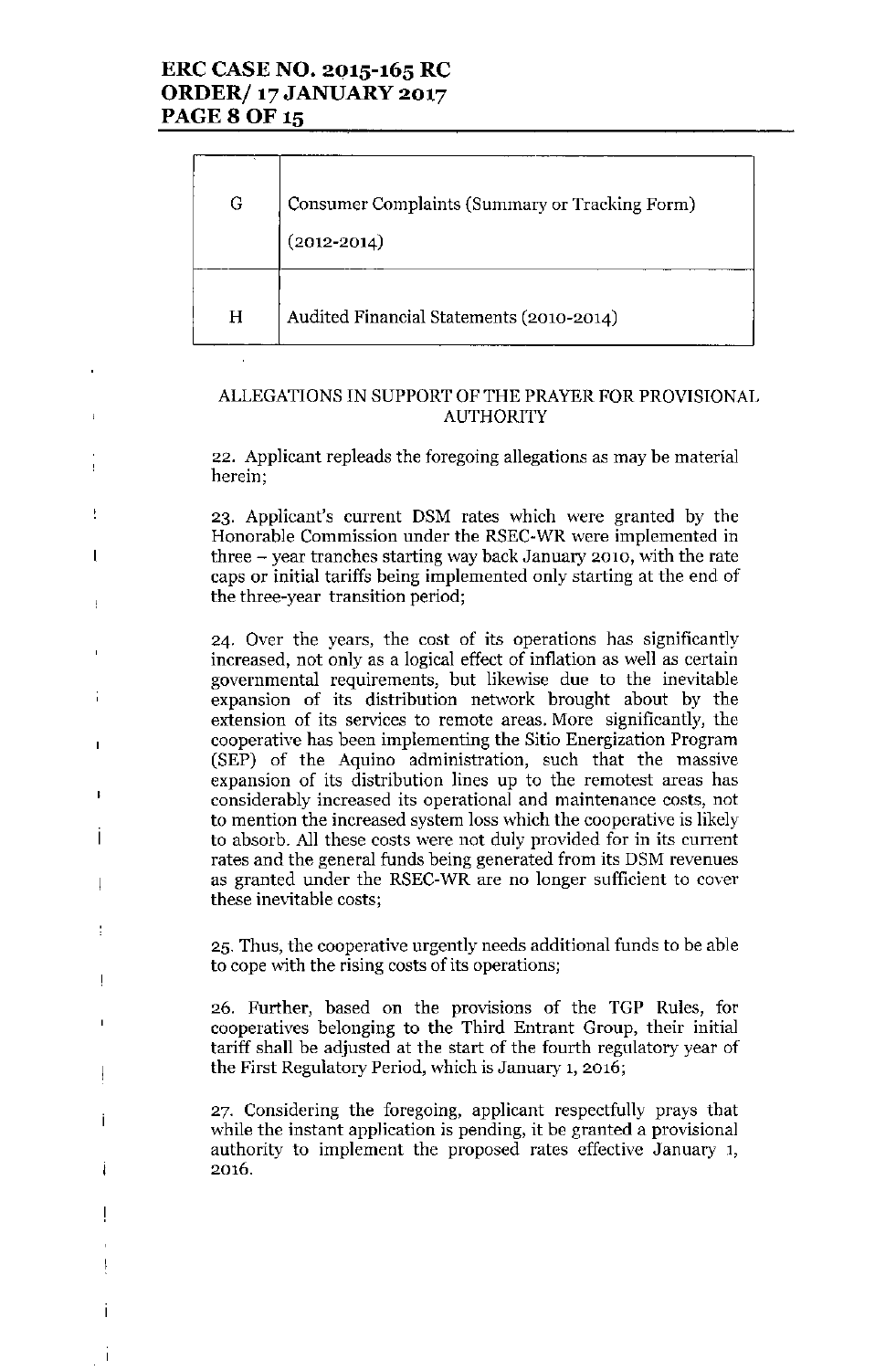# ERC CASE NO. 2015-165 RC ORDER/ 17 JANUARY 2017 **PAGE 9 OF 15**

 $\frac{1}{2}$ 

Ť

 $\dagger$ 

 $\ddot{\cdot}$ 

 $\mathbf{I}$ 

#### COMPLIANCE WITH PRE-FILING REQUIREMENTS

28. Finally, in compliance with the ERC Rules of Practice and Procedure, applicant is likewise submitting herewith the following documents, which are being made integral parts hereof, to wit:

| Annex           | Nature of Document                                                                                                                            |
|-----------------|-----------------------------------------------------------------------------------------------------------------------------------------------|
| I               | Affidavit in Support of the Prayer for Provisional Authority                                                                                  |
| $J$ to $J-1$    | Proof of furnishing copies of the Application to the Sangguniang Panlungsod of<br>Maasin and Sangguniang Panlalawigan of Southern Leyte       |
| K and<br>series | Proof of publication of the Application in a newspaper of general circulation in<br>SOLECO's franchise area or where its principally operates |

#### PRAYER

WHEREFORE, premises considered, it is most respectfully prayed to this Commission that pending evaluation of the instant application or after due notice and hearing, as the case may be, it be allowed to implement effective January **1,** 2016 either of the following two (2) alternative proposed new rates for Distribution, Supply and Metering (DSM) Charges, to wit:

#### A. WITH PERFORMANCE INCENTIVE "S" AND USING DATA UNDER NORMAL OPERATIONS

|                            |                 | <b>CUSTOMER TYPE</b> |         |         |
|----------------------------|-----------------|----------------------|---------|---------|
|                            |                 |                      | Low     | Higher  |
|                            | <b>UNITS</b>    | Residential          | Voltage | Voltage |
| Distribution Charges:      |                 |                      |         |         |
| Demand Charge              | PhP/kW          |                      |         | 289.05  |
| Distribution System Charge | PhP/kWh         | 0.9116               | 0.9990  |         |
| Supply Charges:            |                 |                      |         |         |
| Retail Customer Charge     | PhP/Customer/Mo |                      | 43.32   | 43.32   |
| Supply System Charge       | PhP/kWh         | 0.8342               |         |         |
| Metering Charges:          |                 |                      |         |         |
| Retail Customer Charge     | PhP/Meter/Mo.   | 5.39                 | 30.99   | 30.99   |
| Metering System Charge     | PhP/kWh         | 0.4930               |         |         |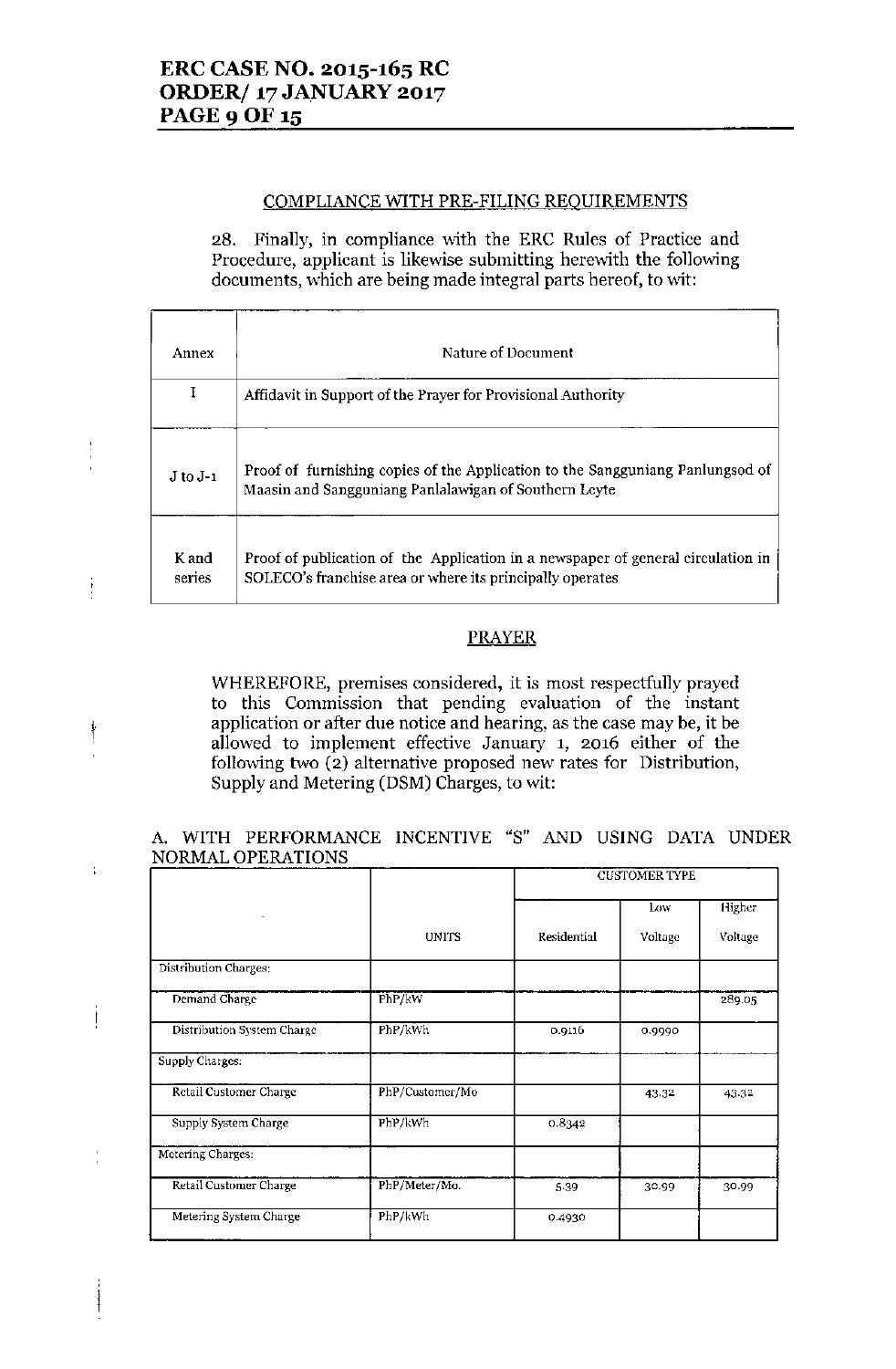# ERC CASE NO. 2015-165 RC ORDER/ 17 JANUARY 2017 PAGE 10 OF 15

 $\mathfrak{t}$ 

ţ

Ť

 $\overline{\phantom{a}}$ 

 $\overline{\phantom{a}}$ 

# 13.EXCLUDING PERFORMANCE INCENTIVE "S" AND USING DATA UNDER NORMAL OPERATIONS

|                               |                 | <b>CUSTOMER TYPE</b> |         |         |
|-------------------------------|-----------------|----------------------|---------|---------|
|                               |                 |                      | Low     | Higher  |
|                               | <b>UNITS</b>    | Residential          | Voltage | Voltage |
| Distribution Charges:         |                 |                      |         |         |
| Demand Charge                 | PhP/kW          |                      |         | 285.30  |
| Distribution System Charge    | PhP/kWh         | 0.8998               | 0.9860  |         |
| Supply Charges:               | $\mathbf{I}$    |                      |         |         |
| <b>Retail Customer Charge</b> | PhP/Customer/Mo |                      | 42.76   | 42.76   |
| Supply System Charge          | PhP/kWh         | 0.8234               |         |         |
| <b>Metering Charges:</b>      |                 |                      |         |         |
| <b>Retail Customer Charge</b> | PhP/Meter/Mo.   | 5.32                 | 30.58   | 30.58   |
| Metering System Charge        | PhP/kWh         | 0.4866               |         |         |

Other reliefs, just and equitable in the premises are likewise prayed for.

Finding the said Application sufficient in substance with the required fees having been paid, the same is hereby set for determination of compliance with the jurisdictional requirements, expository presentation, Pre-trial Conference, and presentation of evidence on 21 February 2017 at two o'clock in the afternoon (2:00 P.M.), at SOLECO's principal office at Sora-Sora, Maasin City, Southern Leyte.

Accordingly, SOLECO is hereby directed to:

1) Cause the publication of the attached Notice of Public Hearing in two (2) newspapers of nationwide circulation in the Philippines at their own expense, twice (2X) within two (2) successive weeks, the dates of publication not being less than seven (7) days apart and the date of the last publication to be made not later than ten (10) days before the date of the scheduled initial hearing;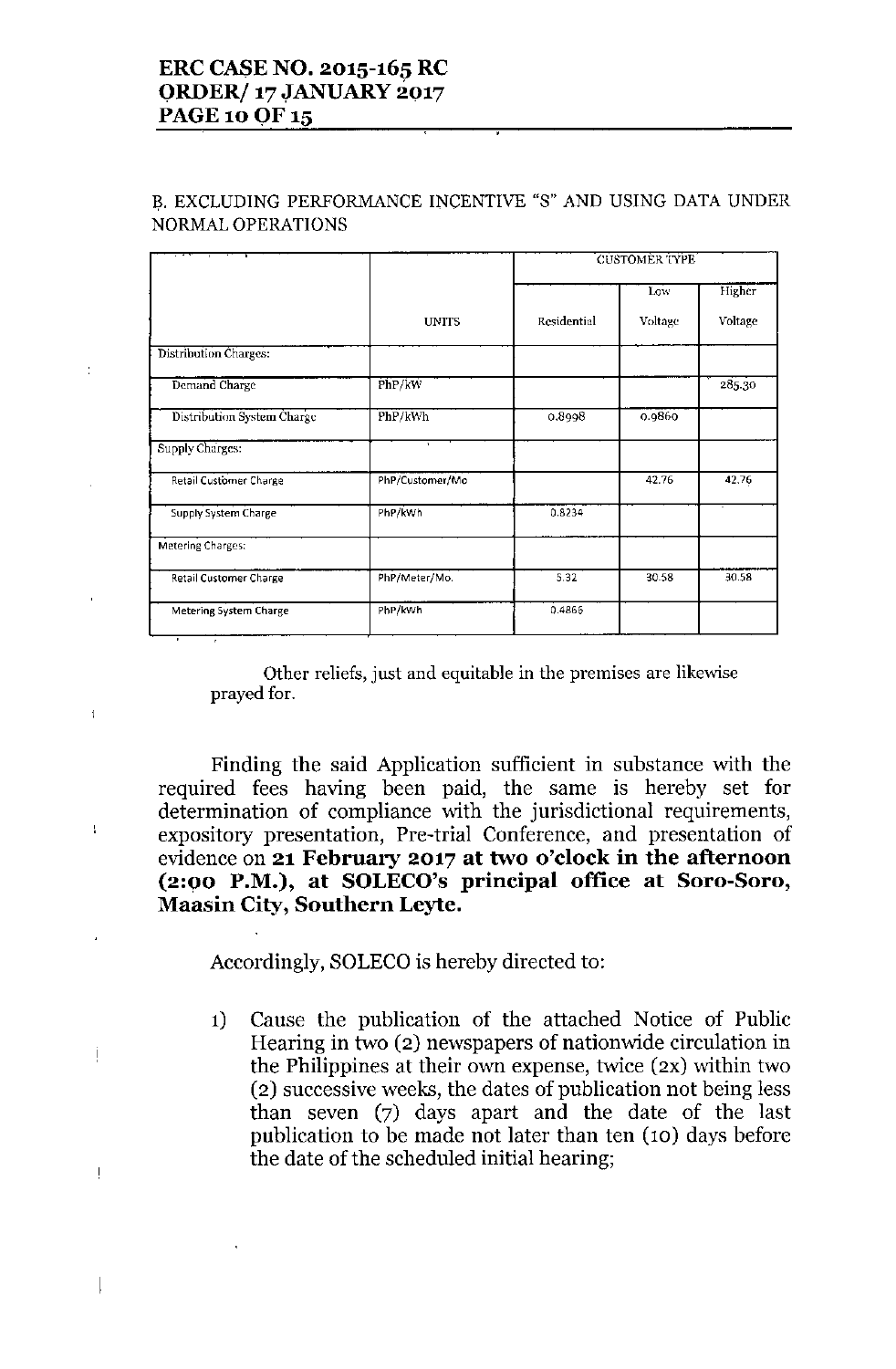- 2) Furnish with copies of this Order and the attached Notice of Public Hearing the Offices of the Provincial Governors, the City and Municipal Mayors, and the Local Government Unit (LGU) legislative bodies within the affected franchise area for the appropriate posting thereof on their respective bulletin boards;
- 3) Inform of the filing of the Application, its reasons therefor, and of the scheduled hearing thereon, the consumers within the affected franchise area, by any other means available and appropriate;
- 4) Furnish with copies of this Order and the attached Notice of Public Hearing, the Office of the Solicitor General (OSG), the Commission on Audit (COA), and the Committees on Energy of both Houses of Congress. They are hereby requested, if they so desire to send their duly authorized representatives at the scheduled hearing; and
- 5) Furnish with copies of the Application and its attachments all those making requests therefor, subject to reimbursement of reasonable photocopying costs.

On the date of the initial hearing, Applicant must submit to the Commission their written compliance with the aforementioned jurisdictional requirements attaching therewith, methodically arranged and duly marked the following:

- 1) The evidence of publication of the attached Notice of Public Hearing consisting of affidavits of the Editors or Business Managers of the newspapers where the said Notice of Public Hearing was published, and the complete issues of the said newspapers;
- 2) The evidence of actual posting of this Order and the attached Notice of Public Hearing conslstmg of certifications issued to that effect, signed by the aforementioned Governors, Mayors, and LGU legislative bodies or their duly authorized representatives, bearing the seals of their offices;
- 3) The evidence of other means employed by Applicant to inform of the filing of the Application, its reasons therefore, and of the scheduled hearing thereon, the consumers within the affected franchise area;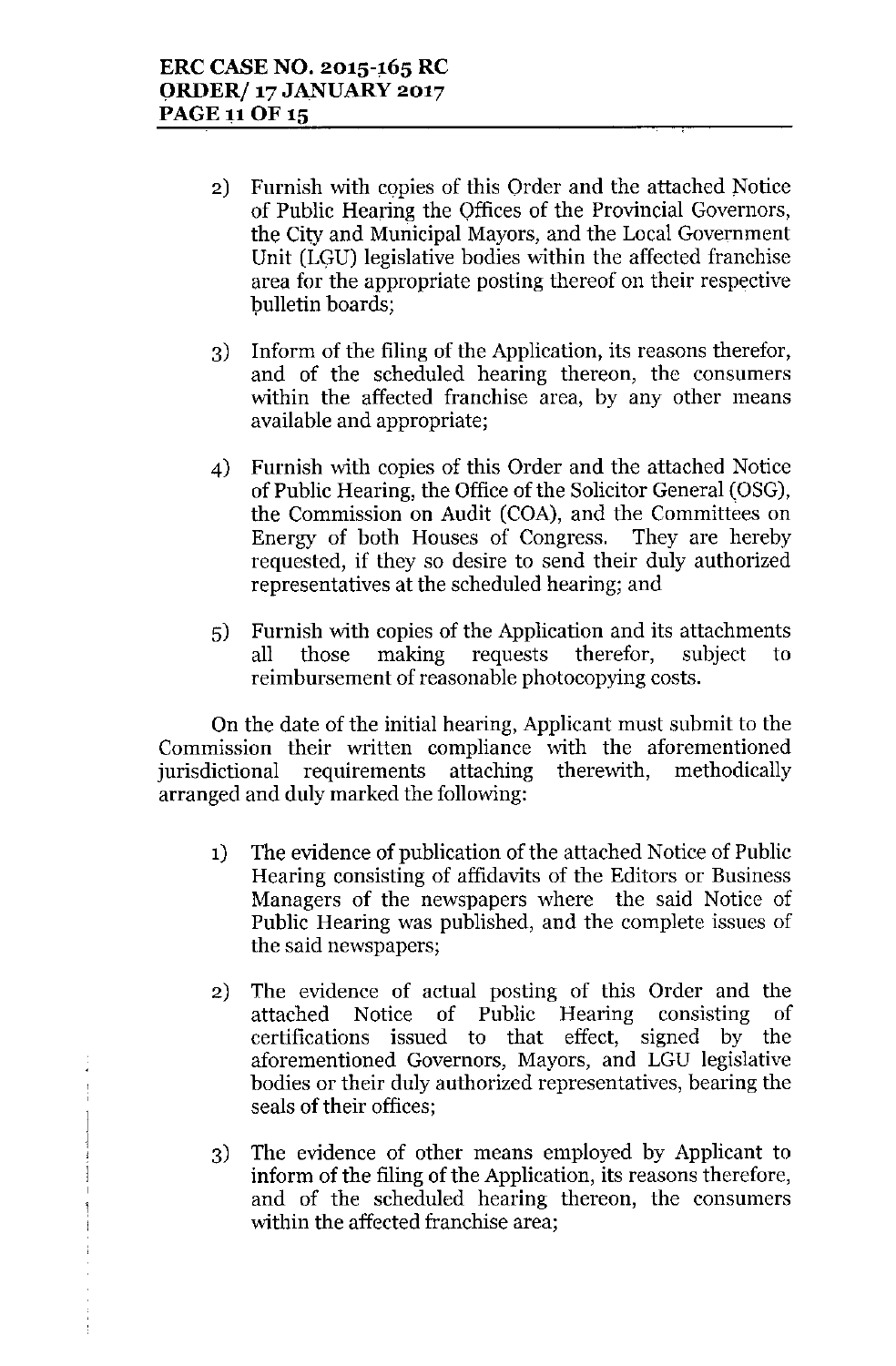- 4) The evidence of receipt of copies of this Order and the attached Notice of Public Hearing by the Office of the Solicitor General (OSG), the Commission on Audit (COA), and the Committees on Energy of both Houses of Congress;
- 5) The evidence of receipt of copies of the Application and its attachments by all those making requests therefor, if any; and
- 6) Such other proofs of compliance with the requirements of the Commission.

Applicant and all interested parties are also required to submit, at least five (5) days before the date of initial hearing and Pre-Trial Conference, their respective Pre-Trial Briefs containing, among others:

- 1) A summary of admitted facts and proposed stipulation of facts;
- 2) The issues to be tried or resolved;

 $\overline{1}$  $\mathbf{I}$  $\ddagger$ 

t

 $\frac{1}{2}$ 

- 3) The documents or exhibits to be presented, stating the purposes and proposed markings therefore; and
- 4) The number and names of the witnesses, with their written testimonies in a Judicial Affidavit form attached to the Pretrial Brief.

Failure of Applicant to comply with the above requirements within the prescribed period shall be a ground for cancellation of the scheduled hearing, and the resetting of which shall be six (6) months from the said date of cancellation.

SOLECO must also be prepared to make an expository presentation of the instant Application, aided by whatever communication medium that they may deem appropriate for the purpose, in order to put in plain words and explain, for the benefit of the consumers and other concerned parties, what the Application is all about and the reasons and justifications being cited in support thereof.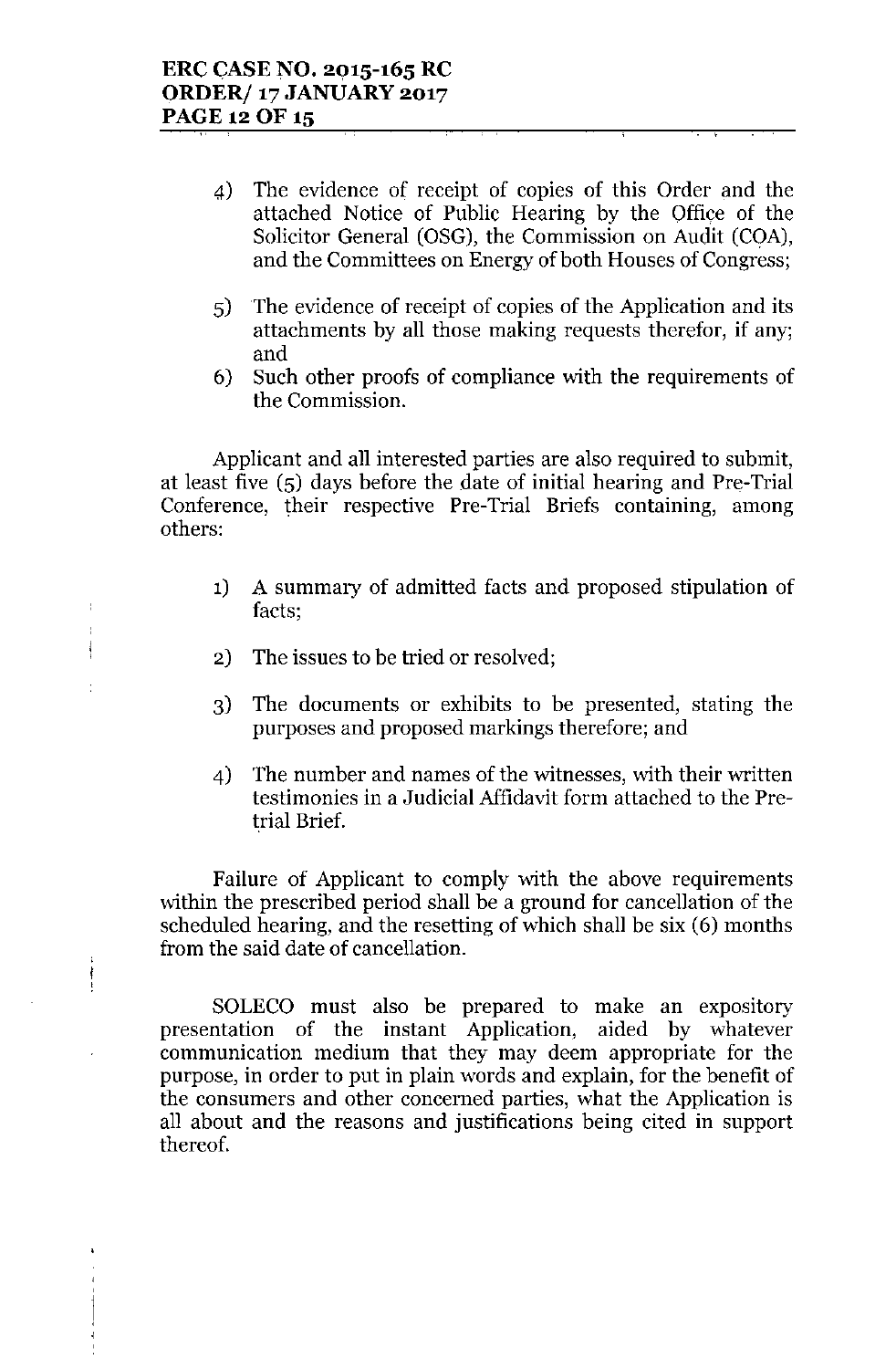## ERC CASE NO. 2015-165 RC ORDER/ 17 JANUARY 2017 PAGE 13 OF 15

# SO ORDERED.

Pasig City, 17 January 2017.

## FORAND BYAUTHORITY OF THE COMMISSION:



**JU<sub>D</sub>**<br>SLAN/ARG/PAR

- 1. Southern Leyte Electric Cooperative, Inc. (SOLECO) *Applicant* Brgy. Sora-Som, Maasin City, Southern Leyte
- f-. Atty.Prccious Ellen L. Pingol *Counsel/or Applicant* Units 1609-1610, Tycoon Centre, Pearl Drive, Ortigas Center, Pasig City 1605
- 3. Office of the Mayor City of Maasin
- 4. Office of the LGU legislative body City of Maasin
- 5. Office of the Mayor Anahawan, Southern Leytc
- 6. Office of the LGU legislative body Anahawan, Southern Leyte
- 7. Office of the Mayor Bontoe, Southern Lcytc
- 8. Office of the LGU legislative body Bontoe, Southern Leytc
- 9. Office of the Mayor Hinunangan, Southern Leyte
- 10. Office of the LGU legislative body Hinunangan, Southern Leyte
- 11 Office of the Mayor Hinundayan, Southern Leyte
- 12. Office of the LGU legislative body Hinundayan, Southern Leyte
- 13. Office of the Mayor Libagon, Southern Leyte
- 14. Office of the LGU legislative body Libagon, Southern Lcyte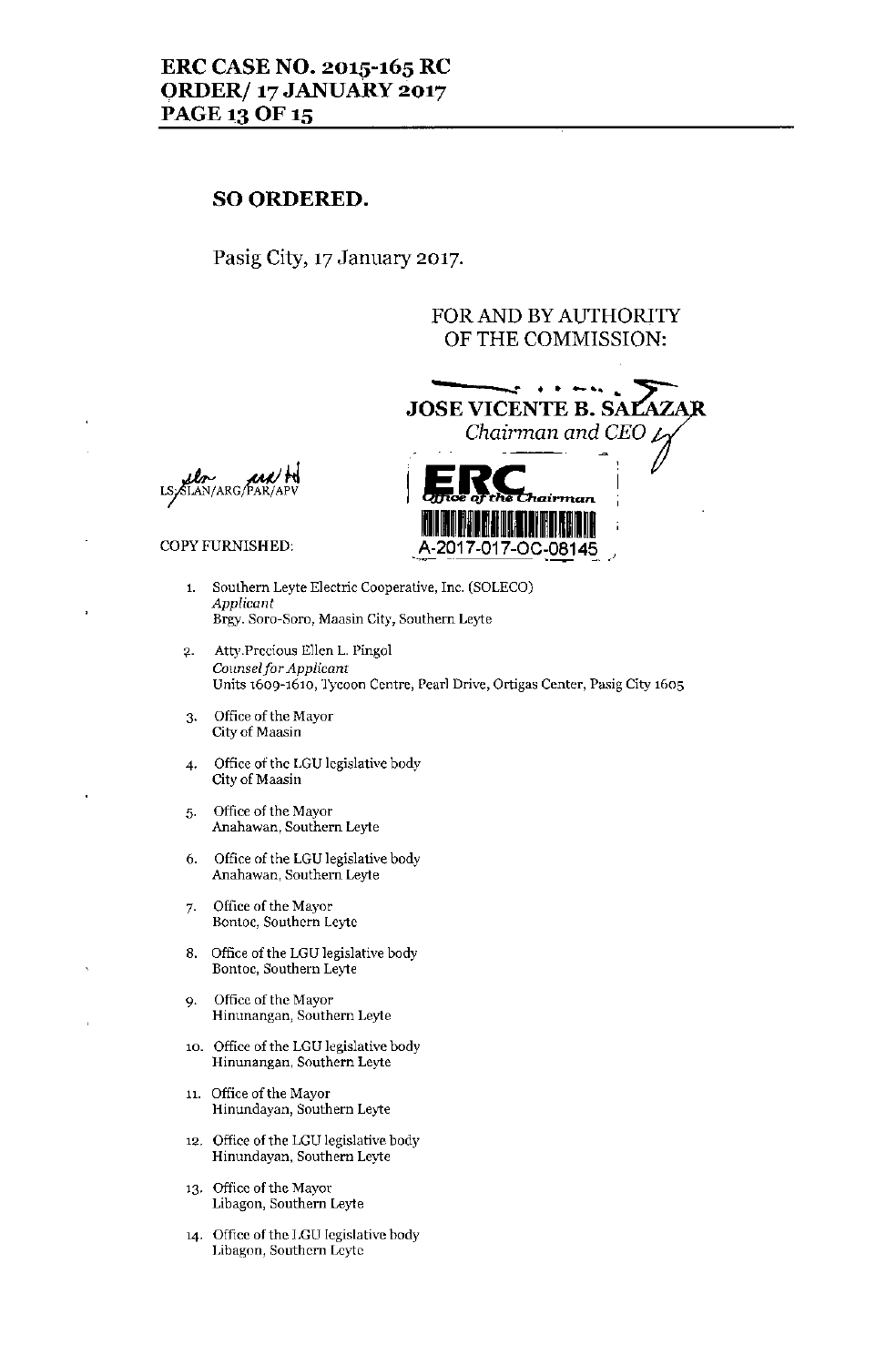••

- 15. Office of the Mayor Liloan, Southern Leyte
- 16. Office of the LGU legislative body Liloan, Southern Lcytc
- 17. Office of the Mayor Limasawa Island, Southern Leyte
- 18. Office of the LGU legislative body Limasawa Island, Southern Leyte
- 19. Office of the Mayor Macrohon, Southern Leytc
- 20. Office of the LGU legislative body Macrohon, Southern Leyte
- 21. Office of the Mayor Malitbog, Southern Leyte

 $\frac{1}{2}$ 

ľ

- 22. Office of the LGU legislative body Malitbog, Southern Leyte
- 23. Office of the Mayor Padre Burgos, Southern Lcyte
- 24. Office of the LGU legislative body Padre Burgos, Southern Leyte
- 25. Office of the Mayor Pintuyan, Southern Leyte
- 26. Office of the LGU legislative body Pintuyan, Southern Leyte
- 27. Office of the Mayor Saint Bernard, Southern Lcytc
- 28. Office of the LGU legislative body Saint Bernard, Southern Leyte
- 29. Office of the Mayor San Juan, Southern Leyte
- 30. Office of the LGU legislative body San Juan, Southern Leyte
- 31. Offiee of the Mayor San Francisco, Southern Leyte
- 32. Office of the LGU legislative body San Francisco, Southern Leyte
- 33. Office of the Mayor San Ricardo, Southern Leyte
- 34. Office of the LGU legislative body San Ricardo, Southern Leyte
- 35. Office of the Mayor Silago, Southern Leyte
- 36. Office of the I.GU legislative body Silago, Southern Leyte
- 37. Office of the Mayor Sogod, Southern Leyte